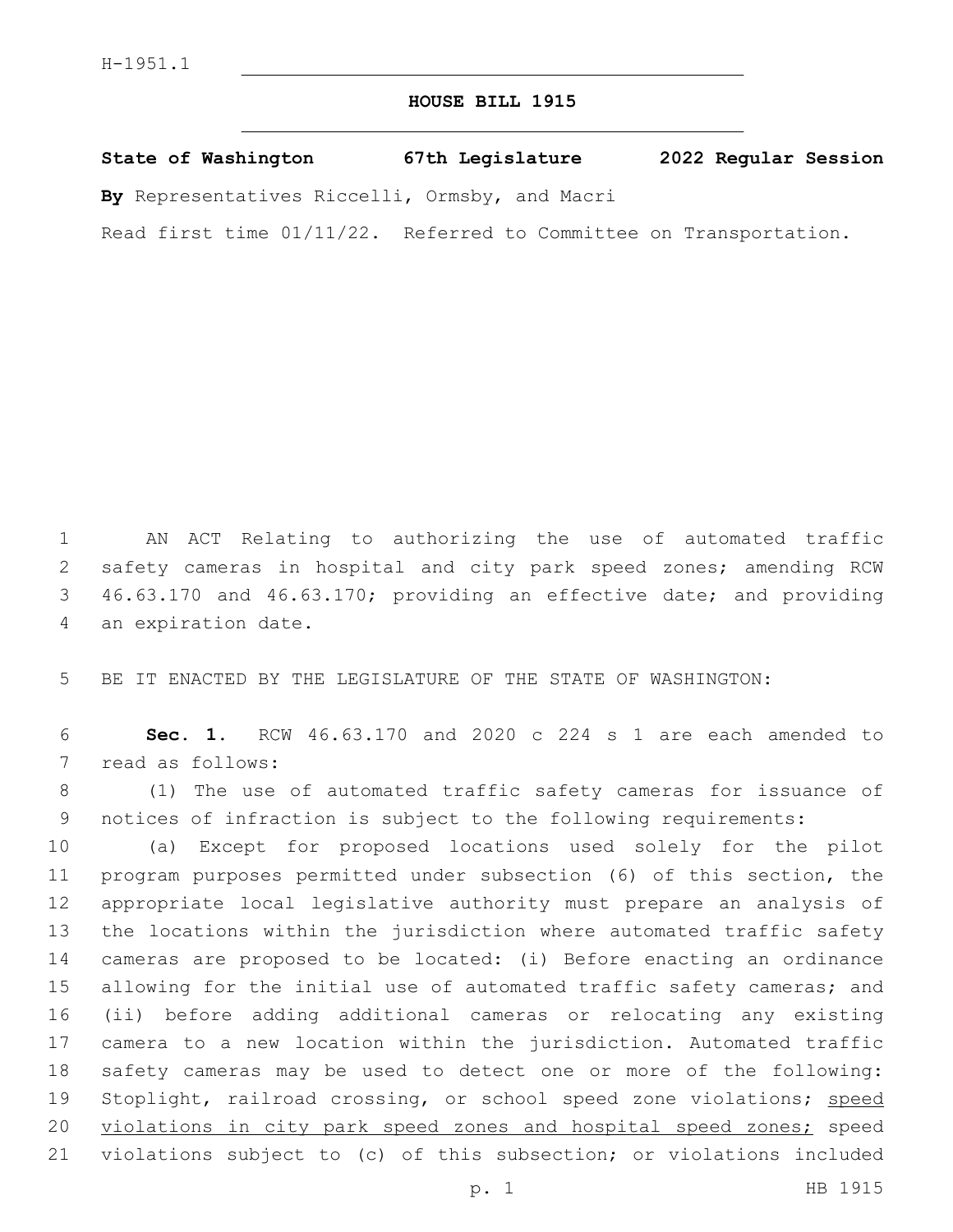in subsection (6) of this section for the duration of the pilot program authorized under subsection (6) of this section. At a minimum, the local ordinance must contain the restrictions described in this section and provisions for public notice and signage. Cities and counties using automated traffic safety cameras before July 24, 2005, are subject to the restrictions described in this section, but are not required to enact an authorizing ordinance. Beginning one year after June 7, 2012, cities and counties using automated traffic safety cameras must post an annual report of the number of traffic accidents that occurred at each location where an automated traffic safety camera is located as well as the number of notices of infraction issued for each camera and any other relevant information about the automated traffic safety cameras that the city or county deems appropriate on the city's or county's website.

 (b)(i) Except as provided in (c) of this subsection and subsection (6) of this section, use of automated traffic safety 17 cameras is restricted to the following locations only:  $((+i))$   $(A)$  Intersections of two or more arterials with traffic control signals that have yellow change interval durations in accordance with RCW 47.36.022, which interval durations may not be reduced after 21 placement of the camera;  $((+i+1)(n-1)(k+1))$  (B) railroad crossings; ((and  $(iii)$ ) (C) school speed zones; (D) city park speed zones, as defined 23 in (b)(ii) of this subsection; and  $(E)$  hospital speed zones, as 24 defined in (b)(ii) of this subsection.

25 (ii) For the purposes of this section, the following definitions apply:

 (A) "City park speed zone" means the marked area within city park 28 property and extending 300 feet from the border of city park property (I) consistent with active park use; and (II) where signs are posted to indicate the location is within a city park speed zone.

 (B) "Hospital speed zone" means the marked area within hospital property and extending 300 feet from the border of hospital property (I) consistent with hospital use; and (II) where signs are posted to indicate the location is within a hospital speed zone, where "hospital" has the same meaning as in RCW 70.41.020.

 (c) Any city west of the Cascade mountains with a population of more than one hundred ninety-five thousand located in a county with a population of fewer than one million five hundred thousand may operate an automated traffic safety camera to detect speed violations 40 subject to the following limitations: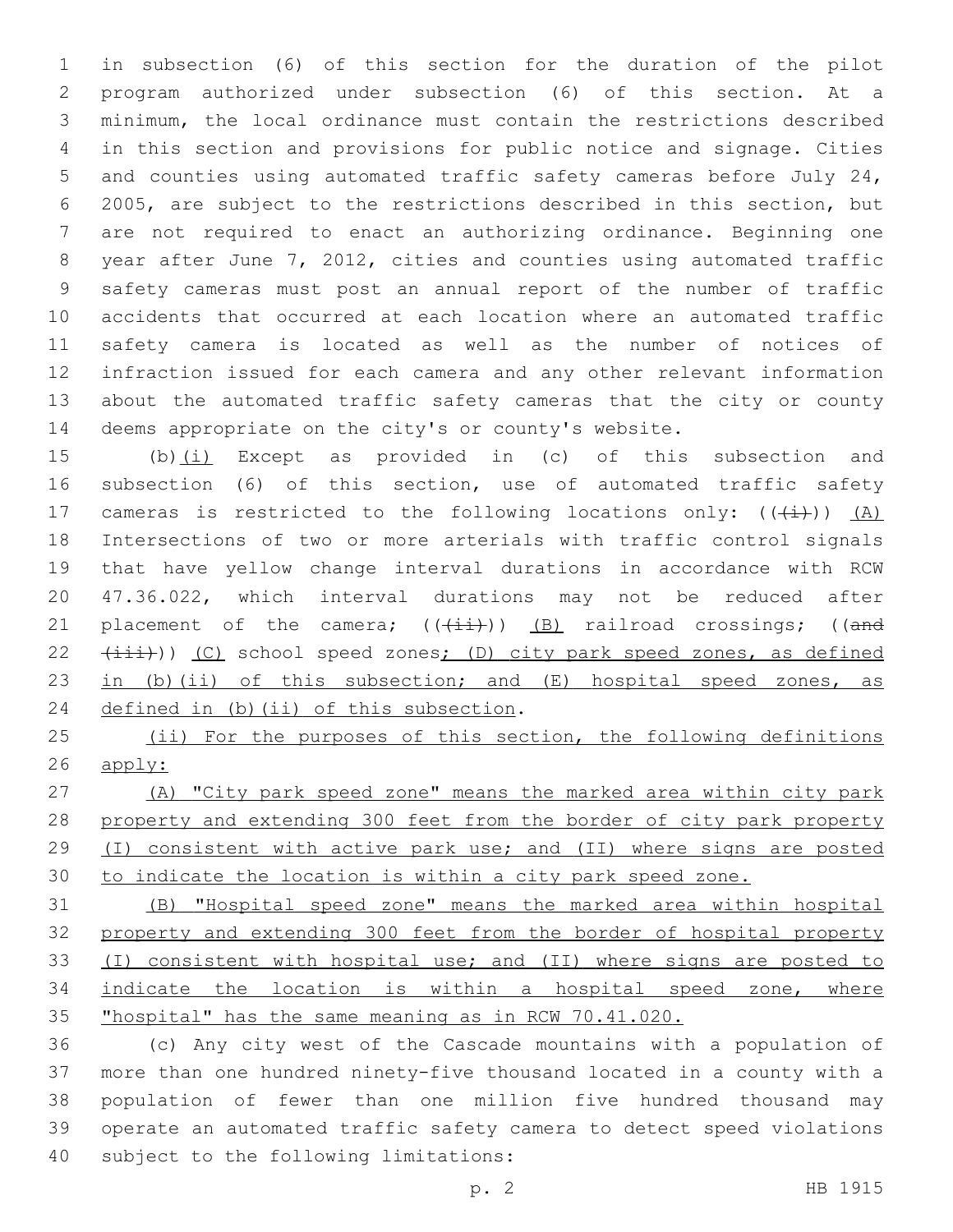(i) A city may only operate one such automated traffic safety camera within its respective jurisdiction; and2

 (ii) The use and location of the automated traffic safety camera must have first been authorized by the Washington state legislature 5 as a pilot project for at least one full year.

 (d) Automated traffic safety cameras may only take pictures of the vehicle and vehicle license plate and only while an infraction is occurring. The picture must not reveal the face of the driver or of passengers in the vehicle. The primary purpose of camera placement is to take pictures of the vehicle and vehicle license plate when an infraction is occurring. Cities and counties shall consider installing cameras in a manner that minimizes the impact of camera 13 flash on drivers.

 (e) A notice of infraction must be mailed to the registered owner of the vehicle within fourteen days of the violation, or to the renter of a vehicle within fourteen days of establishing the renter's name and address under subsection (3)(a) of this section. The law enforcement officer issuing the notice of infraction shall include with it a certificate or facsimile thereof, based upon inspection of photographs, microphotographs, or electronic images produced by an automated traffic safety camera, stating the facts supporting the notice of infraction. This certificate or facsimile is prima facie evidence of the facts contained in it and is admissible in a proceeding charging a violation under this chapter. The photographs, microphotographs, or electronic images evidencing the violation must be available for inspection and admission into evidence in a proceeding to adjudicate the liability for the infraction. A person receiving a notice of infraction based on evidence detected by an automated traffic safety camera may respond to the notice by mail.

 (f) The registered owner of a vehicle is responsible for an infraction under RCW 46.63.030(1)(d) unless the registered owner overcomes the presumption in RCW 46.63.075, or, in the case of a rental car business, satisfies the conditions under subsection (3) of this section. If appropriate under the circumstances, a renter identified under subsection (3)(a) of this section is responsible for 36 an infraction.

 (g) Notwithstanding any other provision of law, all photographs, microphotographs, or electronic images, or any other personally identifying data prepared under this section are for the exclusive use of law enforcement in the discharge of duties under this section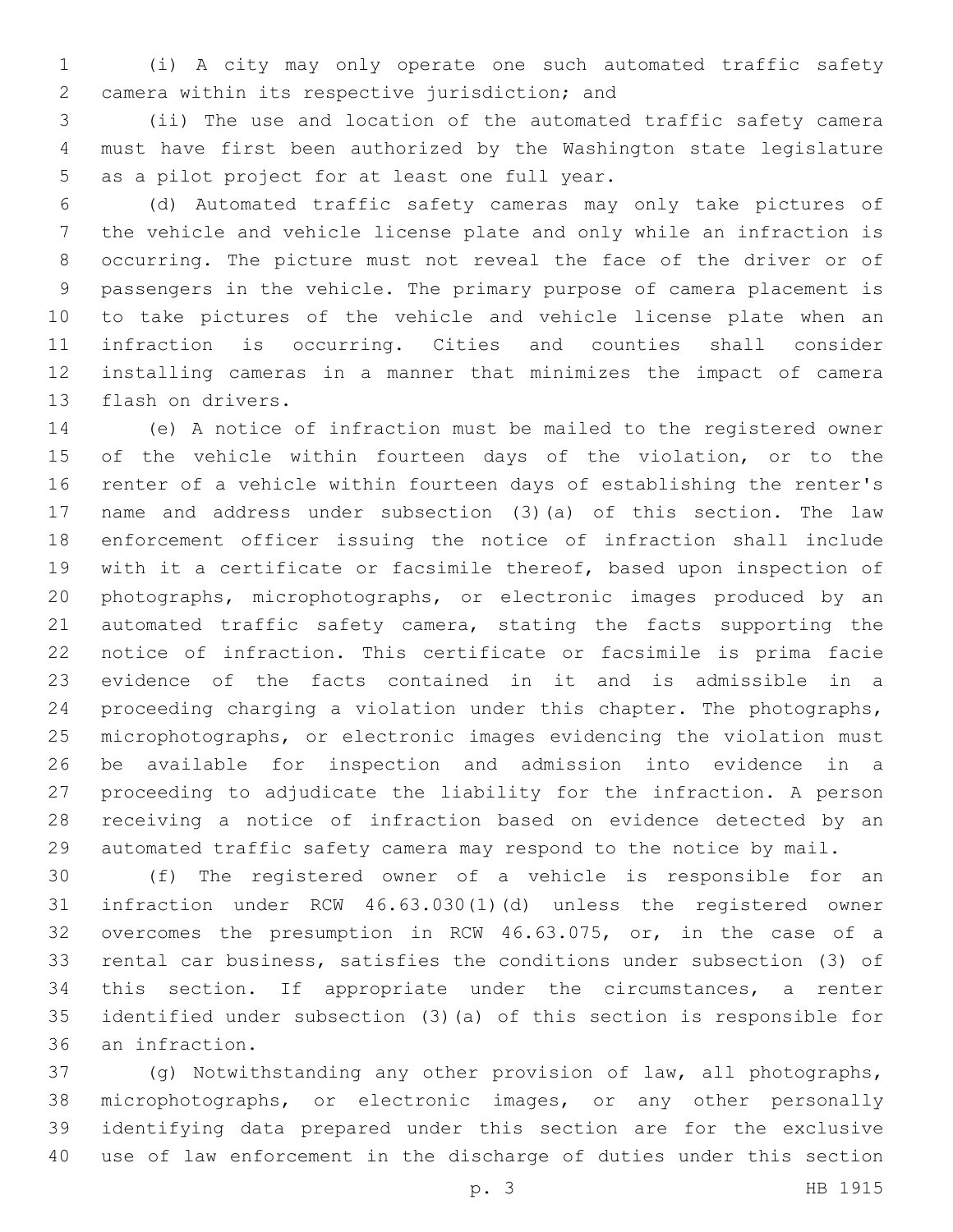and are not open to the public and may not be used in a court in a pending action or proceeding unless the action or proceeding relates to a violation under this section. No photograph, microphotograph, or electronic image, or any other personally identifying data may be used for any purpose other than enforcement of violations under this section nor retained longer than necessary to enforce this section.

 (h) All locations where an automated traffic safety camera is used must be clearly marked at least thirty days prior to activation of the camera by placing signs in locations that clearly indicate to a driver that he or she is entering a zone where traffic laws are enforced by an automated traffic safety camera. Signs placed in automated traffic safety camera locations after June 7, 2012, must follow the specifications and guidelines under the manual of uniform traffic control devices for streets and highways as adopted by the department of transportation under chapter 47.36 RCW.

 (i) If a county or city has established an authorized automated traffic safety camera program under this section, the compensation paid to the manufacturer or vendor of the equipment used must be based only upon the value of the equipment and services provided or rendered in support of the system, and may not be based upon a portion of the fine or civil penalty imposed or the revenue generated 22 by the equipment.

 (2) Infractions detected through the use of automated traffic safety cameras are not part of the registered owner's driving record under RCW 46.52.101 and 46.52.120. Additionally, infractions generated by the use of automated traffic safety cameras under this section shall be processed in the same manner as parking infractions, including for the purposes of RCW 3.50.100, 35.20.220, 46.16A.120, and 46.20.270(2). Except as provided otherwise in subsection (6) of this section, the amount of the fine issued for an infraction generated through the use of an automated traffic safety camera shall not exceed the amount of a fine issued for other parking infractions within the jurisdiction. However, the amount of the fine issued for a traffic control signal violation detected through the use of an automated traffic safety camera shall not exceed the monetary penalty for a violation of RCW 46.61.050 as provided under RCW 46.63.110, 37 including all applicable statutory assessments.

 (3) If the registered owner of the vehicle is a rental car business, the law enforcement agency shall, before a notice of infraction being issued under this section, provide a written notice

p. 4 HB 1915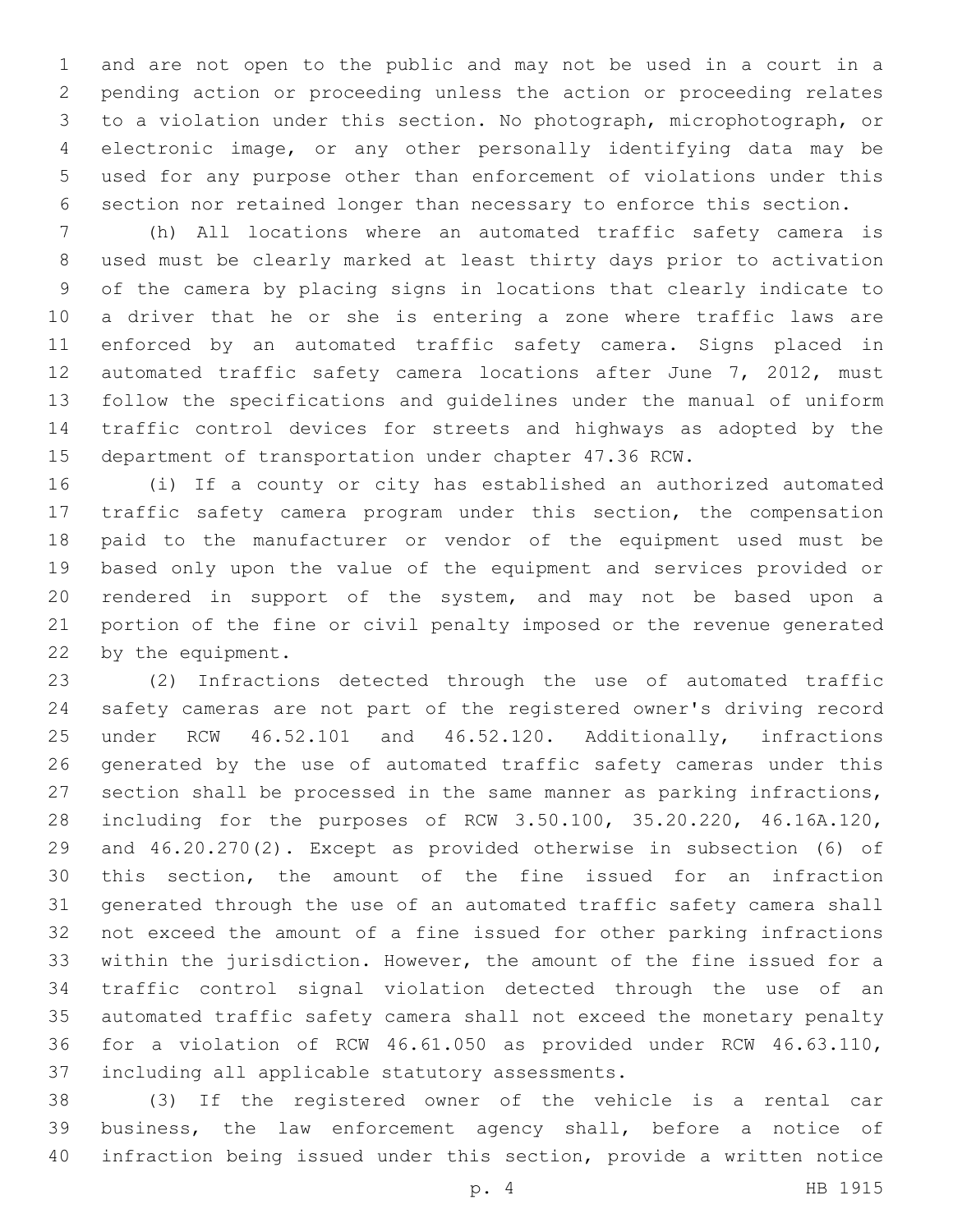to the rental car business that a notice of infraction may be issued to the rental car business if the rental car business does not, within eighteen days of receiving the written notice, provide to the issuing agency by return mail:4

 (a) A statement under oath stating the name and known mailing address of the individual driving or renting the vehicle when the 7 infraction occurred; or

 (b) A statement under oath that the business is unable to determine who was driving or renting the vehicle at the time the infraction occurred because the vehicle was stolen at the time of the infraction. A statement provided under this subsection must be accompanied by a copy of a filed police report regarding the vehicle 13 theft; or

 (c) In lieu of identifying the vehicle operator, the rental car 15 business may pay the applicable penalty.

 Timely mailing of this statement to the issuing law enforcement agency relieves a rental car business of any liability under this 18 chapter for the notice of infraction.

 (4) Nothing in this section prohibits a law enforcement officer from issuing a notice of traffic infraction to a person in control of a vehicle at the time a violation occurs under RCW 46.63.030(1) (a), 22 (b), or (c).

 (5)(a) For the purposes of this section, "automated traffic safety camera" means a device that uses a vehicle sensor installed to work in conjunction with an intersection traffic control system, a railroad grade crossing control system, or a speed measuring device, and a camera synchronized to automatically record one or more sequenced photographs, microphotographs, or electronic images of the rear of a motor vehicle at the time the vehicle fails to stop when facing a steady red traffic control signal or an activated railroad grade crossing control signal, or exceeds a speed limit as detected 32 by a speed measuring device.

 (b) For the purposes of the pilot program authorized under subsection (6) of this section, "automated traffic safety camera" also includes a device used to detect stopping at intersection or crosswalk violations; stopping when traffic obstructed violations; public transportation only lane violations; and stopping or traveling in restricted lane violations. The device, including all technology defined under "automated traffic safety camera," must not reveal the face of the driver or the passengers in vehicles, and must not use

p. 5 HB 1915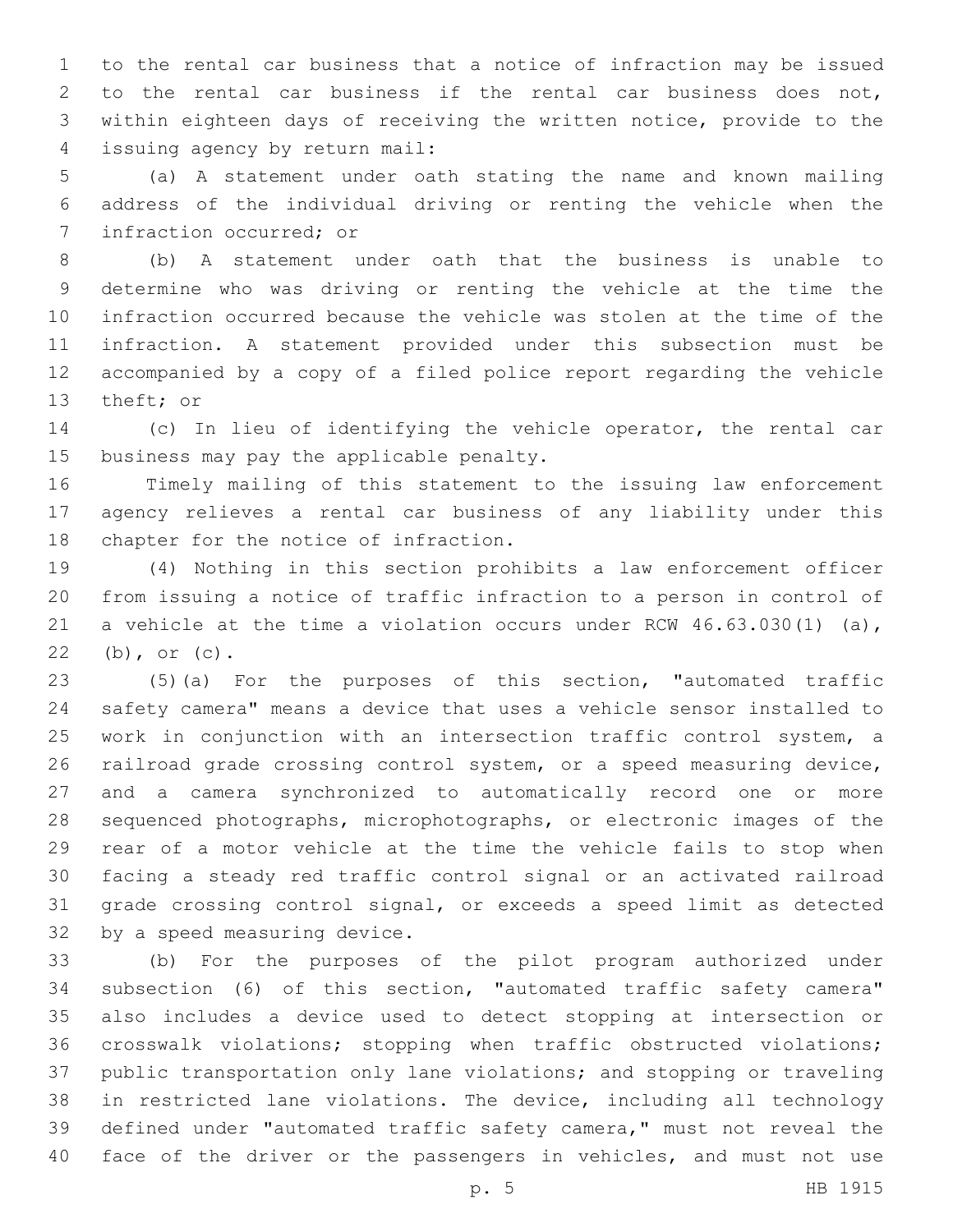any facial recognition technology in real time or after capturing any information. If the face of any individual in a crosswalk or otherwise within the frame is incidentally captured, it may not be made available to the public nor used for any purpose including, but not limited to, any law enforcement action, except in a pending action or proceeding related to a violation under this section.

 (6)(a)(i) A city with a population greater than five hundred thousand may adopt an ordinance creating a pilot program authorizing automated traffic safety cameras to be used to detect one or more of the following violations: Stopping when traffic obstructed violations; stopping at intersection or crosswalk violations; public transportation only lane violations; and stopping or traveling in restricted lane violations. Under the pilot program, stopping at intersection or crosswalk violations may only be enforced at the twenty intersections where the city would most like to address safety concerns related to stopping at intersection or crosswalk violations. At a minimum, the local ordinance must contain the restrictions described in this section and provisions for public notice and 19 signage.

 (ii) Except where specifically exempted, all of the rules and restrictions applicable to the use of automated traffic safety cameras in this section apply to the use of automated traffic safety cameras in the pilot program established in this subsection (6).

 (iii) As used in this subsection (6), "public transportation vehicle" means any motor vehicle, streetcar, train, trolley vehicle, ferry boat, or any other device, vessel, or vehicle that is owned or operated by a transit authority or an entity providing service on behalf of a transit authority that is used for the purpose of carrying passengers and that operates on established routes. "Transit authority" has the meaning provided in RCW 9.91.025.

 (b) Use of automated traffic safety cameras as authorized in this subsection (6) is restricted to the following locations only: Locations authorized in subsection (1)(b) of this section; and midblock on arterials. Additionally, the use of automated traffic safety cameras as authorized in this subsection (6) is further 36 limited to the following:

 (i) The portion of state and local roadways in downtown areas of the city used for office and commercial activities, as well as retail shopping and support services, and that may include mixed residential 40 uses;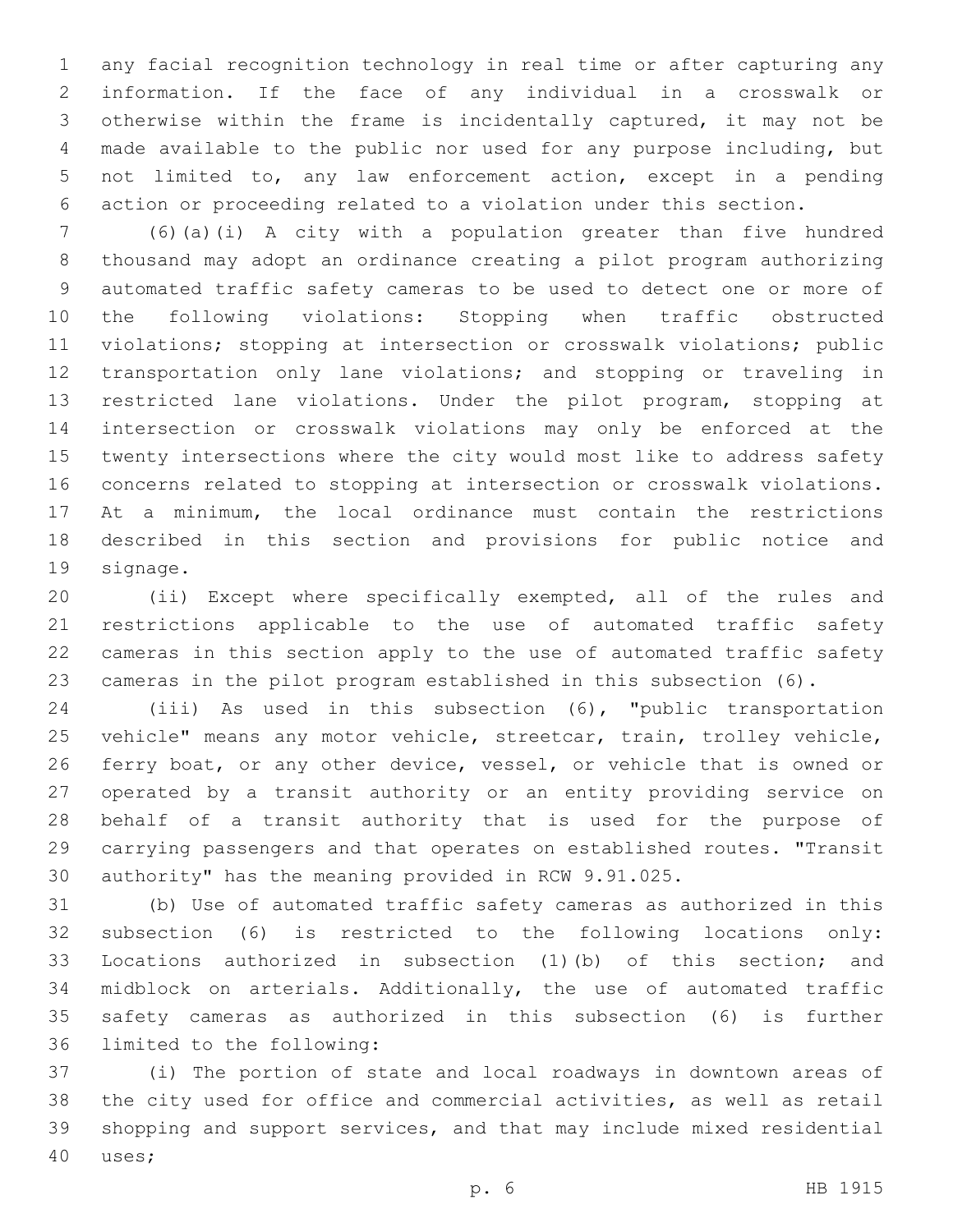(ii) The portion of state and local roadways in areas in the city within one-half mile north of the boundary of the area described in 3 (b)(i) of this subsection;

 (iii) Portions of roadway systems in the city that travel into and out of (b)(ii) of this subsection that are designated by the Washington state department of transportation as noninterstate 7 freeways for up to four miles; and

 (iv) Portions of roadway systems in the city connected to the portions of the noninterstate freeways identified in (b)(iii) of this subsection that are designated by the Washington state department of transportation as arterial roadways for up to one mile from the intersection of the arterial roadway and the noninterstate freeway.

 (c) However, automated traffic safety cameras may not be used on 14 an on-ramp to an interstate.

 (d) From June 11, 2020, through December 31, 2020, a warning notice with no penalty must be issued to the registered owner of the vehicle for a violation generated through the use of an automated traffic safety camera authorized in this subsection (6). Beginning January 1, 2021, a notice of infraction must be issued, in a manner consistent with subsections (1)(e) and (3) of this section, for a violation generated through the use of an automated traffic safety camera authorized in this subsection (6). However, the penalty for the violation may not exceed seventy-five dollars.

 (e) For infractions issued as authorized in this subsection (6), a city with a pilot program shall remit monthly to the state fifty percent of the noninterest money received under this subsection (6) in excess of the cost to install, operate, and maintain the automated traffic safety cameras for use in the pilot program. Money remitted under this subsection to the state treasurer shall be deposited in the Cooper Jones active transportation safety account created in RCW 46.68.480. The remaining fifty percent retained by the city must be used only for improvements to transportation that support equitable access and mobility for persons with disabilities.

 (f) A transit authority may not take disciplinary action, regarding a warning or infraction issued pursuant to this subsection (6), against an employee who was operating a public transportation vehicle at the time the violation that was the basis of the warning 38 or infraction was detected.

 (g) A city that implements a pilot program under this subsection (6) must provide a preliminary report to the transportation

p. 7 HB 1915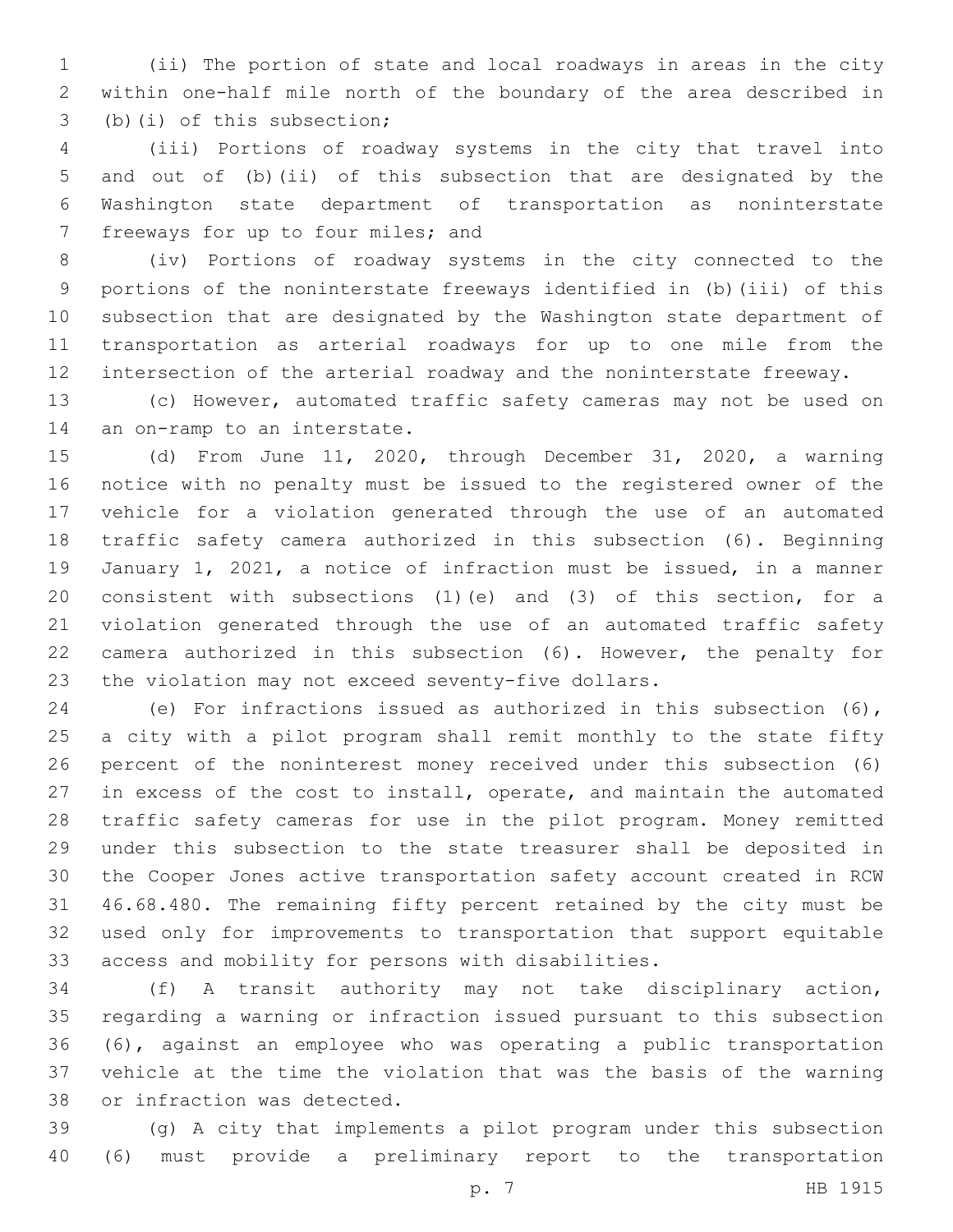committees of the legislature by June 30, 2022, and a final report by January 1, 2023, on the pilot program that includes the locations chosen for the automated traffic safety cameras used in the pilot program, the number of warnings and traffic infractions issued under the pilot program, the number of traffic infractions issued with respect to vehicles registered outside of the county in which the city is located, the infrastructure improvements made using the penalty moneys as required under (e) of this subsection, an equity analysis that includes any disproportionate impacts, safety, and on- time performance statistics related to the impact on driver behavior 11 of the use of automated traffic safety cameras in the pilot program, and any recommendations on the use of automated traffic safety cameras to enforce the violations that these cameras were authorized 14 to detect under the pilot program.

 **Sec. 2.** RCW 46.63.170 and 2015 3rd sp.s. c 44 s 406 are each 16 amended to read as follows:

 (1) The use of automated traffic safety cameras for issuance of notices of infraction is subject to the following requirements:

 (a) The appropriate local legislative authority must prepare an analysis of the locations within the jurisdiction where automated traffic safety cameras are proposed to be located: (i) Before enacting an ordinance allowing for the initial use of automated traffic safety cameras; and (ii) before adding additional cameras or relocating any existing camera to a new location within the jurisdiction. Automated traffic safety cameras may be used to detect one or more of the following: Stoplight, railroad crossing, or school 27 speed zone violations; speed violations in city park speed zones and hospital speed zones; or speed violations subject to (c) of this subsection. At a minimum, the local ordinance must contain the restrictions described in this section and provisions for public notice and signage. Cities and counties using automated traffic safety cameras before July 24, 2005, are subject to the restrictions described in this section, but are not required to enact an authorizing ordinance. Beginning one year after June 7, 2012, cities and counties using automated traffic safety cameras must post an annual report of the number of traffic accidents that occurred at each location where an automated traffic safety camera is located as well as the number of notices of infraction issued for each camera and any other relevant information about the automated traffic safety

p. 8 HB 1915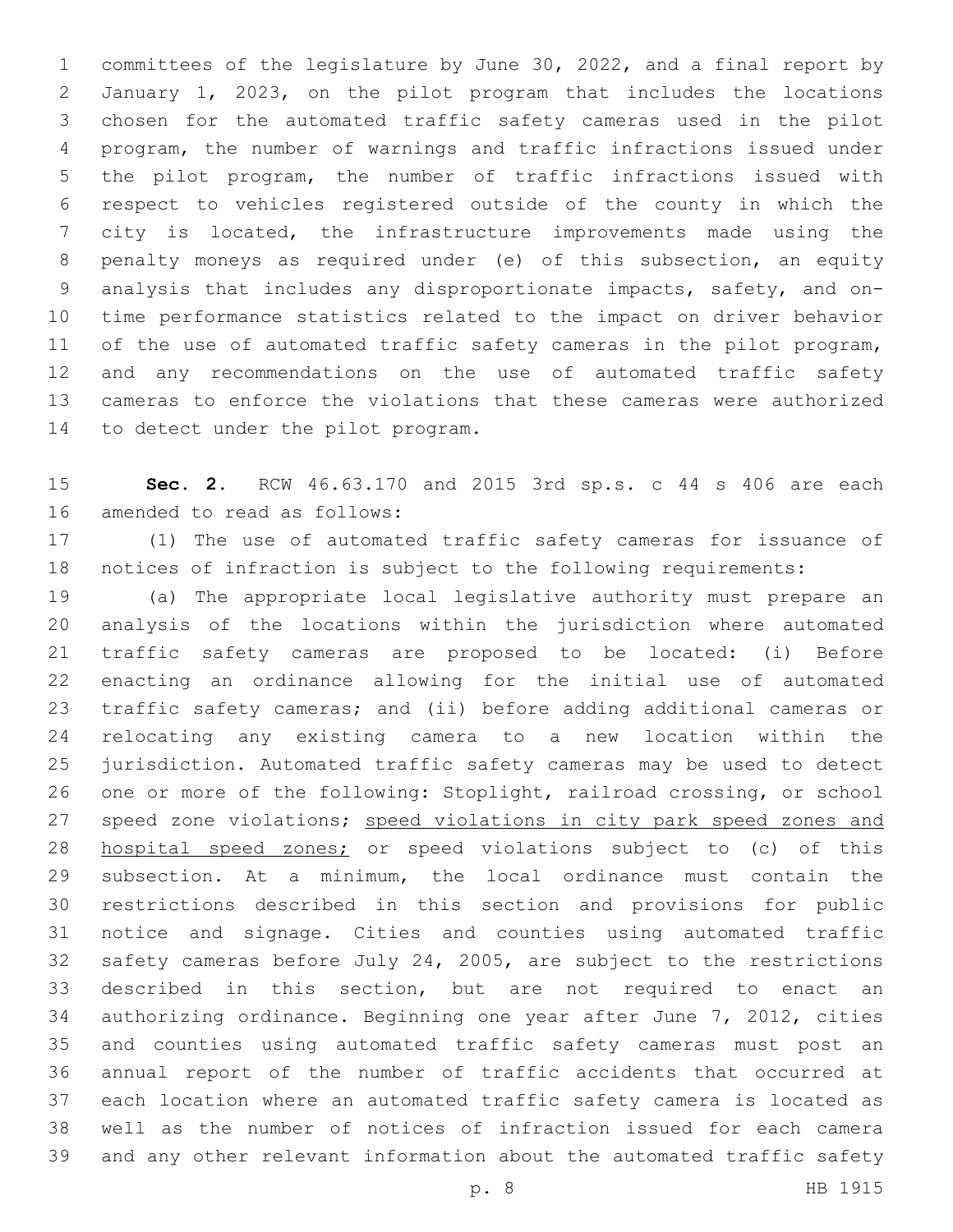cameras that the city or county deems appropriate on the city's or 2 county's website.

 (b)(i) Except as provided in (c) of this subsection, use of automated traffic safety cameras is restricted to the following 5 locations only:  $((\downarrow \downarrow))$   $(A)$  Intersections of two arterials with traffic control signals that have yellow change interval durations in accordance with RCW 47.36.022, which interval durations may not be 8 reduced after placement of the camera;  $((+i+1)(n-1))$  (B) railroad 9 crossings; ((and (iii))) (C) school speed zones; (D) city park speed zones, as defined in (b)(ii) of this subsection; and (E) hospital speed zones, as defined in (b)(ii) of this subsection.

12 (ii) For the purposes of this section, the following definitions apply:

 (A) "City park speed zone" means the marked area within city park property and extending 300 feet from the border of city park property (I) consistent with active park use; and (II) where signs are posted 17 to indicate the location is within a city park speed zone.

 (B) "Hospital speed zone" means the marked area within hospital property and extending 300 feet from the border of hospital property (I) consistent with hospital use; and (II) where signs are posted to 21 indicate the location is within a hospital speed zone, where "hospital" has the same meaning as in RCW 70.41.020.

 (c) Any city west of the Cascade mountains with a population of more than one hundred ninety-five thousand located in a county with a population of fewer than one million five hundred thousand may operate an automated traffic safety camera to detect speed violations 27 subject to the following limitations:

 (i) A city may only operate one such automated traffic safety 29 camera within its respective jurisdiction; and

 (ii) The use and location of the automated traffic safety camera must have first been authorized by the Washington state legislature 32 as a pilot project for at least one full year.

 (d) Automated traffic safety cameras may only take pictures of the vehicle and vehicle license plate and only while an infraction is occurring. The picture must not reveal the face of the driver or of passengers in the vehicle. The primary purpose of camera placement is to take pictures of the vehicle and vehicle license plate when an infraction is occurring. Cities and counties shall consider installing cameras in a manner that minimizes the impact of camera 40 flash on drivers.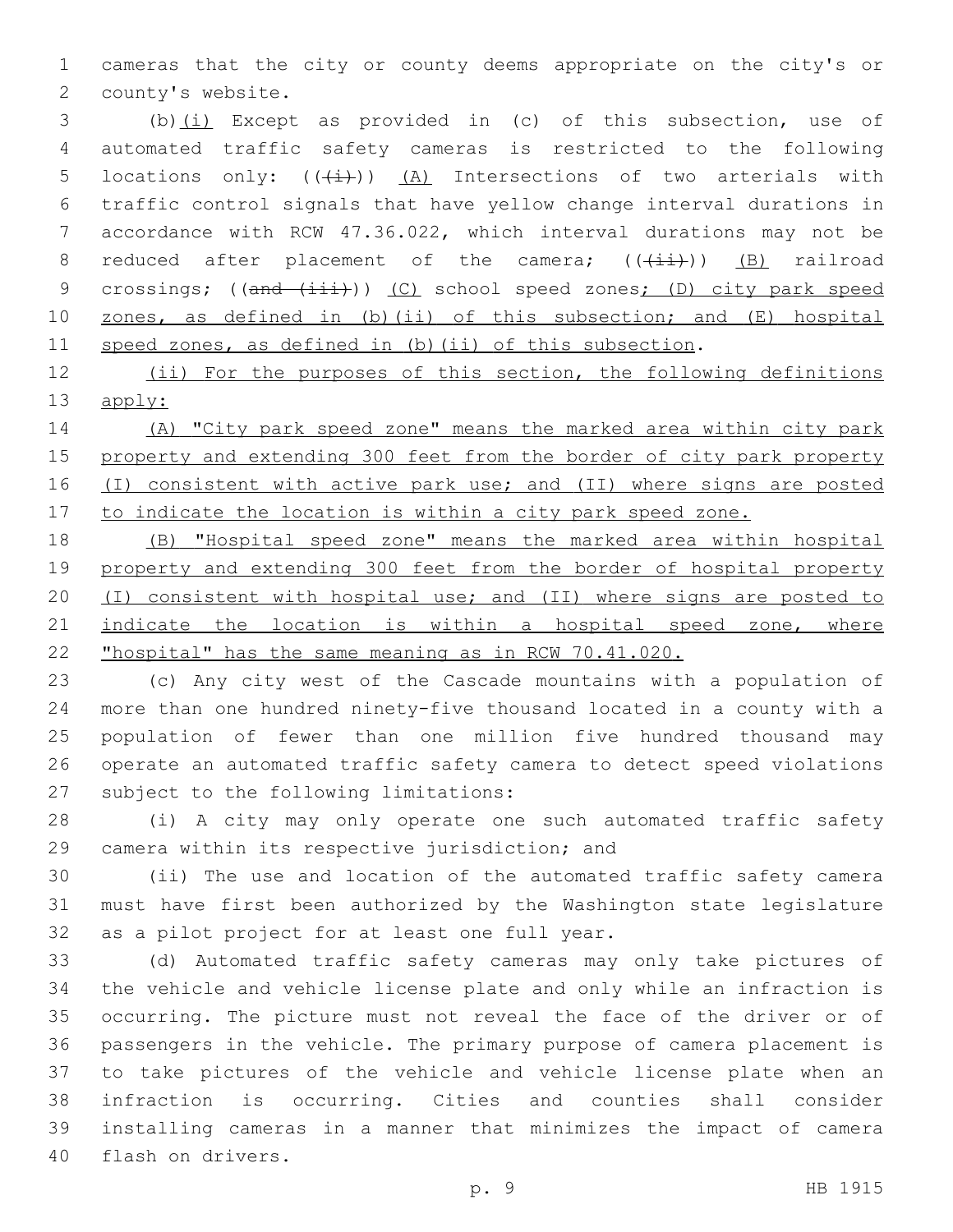(e) A notice of infraction must be mailed to the registered owner of the vehicle within fourteen days of the violation, or to the renter of a vehicle within fourteen days of establishing the renter's name and address under subsection (3)(a) of this section. The law enforcement officer issuing the notice of infraction shall include with it a certificate or facsimile thereof, based upon inspection of photographs, microphotographs, or electronic images produced by an automated traffic safety camera, stating the facts supporting the notice of infraction. This certificate or facsimile is prima facie evidence of the facts contained in it and is admissible in a 11 proceeding charging a violation under this chapter. The photographs, microphotographs, or electronic images evidencing the violation must be available for inspection and admission into evidence in a proceeding to adjudicate the liability for the infraction. A person receiving a notice of infraction based on evidence detected by an automated traffic safety camera may respond to the notice by mail.

 (f) The registered owner of a vehicle is responsible for an infraction under RCW 46.63.030(1)(d) unless the registered owner overcomes the presumption in RCW 46.63.075, or, in the case of a rental car business, satisfies the conditions under subsection (3) of 21 this section. If appropriate under the circumstances, a renter identified under subsection (3)(a) of this section is responsible for 23 an infraction.

 (g) Notwithstanding any other provision of law, all photographs, microphotographs, or electronic images prepared under this section are for the exclusive use of law enforcement in the discharge of duties under this section and are not open to the public and may not be used in a court in a pending action or proceeding unless the action or proceeding relates to a violation under this section. No photograph, microphotograph, or electronic image may be used for any purpose other than enforcement of violations under this section nor retained longer than necessary to enforce this section.

 (h) All locations where an automated traffic safety camera is used must be clearly marked at least thirty days prior to activation of the camera by placing signs in locations that clearly indicate to a driver that he or she is entering a zone where traffic laws are enforced by an automated traffic safety camera. Signs placed in automated traffic safety camera locations after June 7, 2012, must follow the specifications and guidelines under the manual of uniform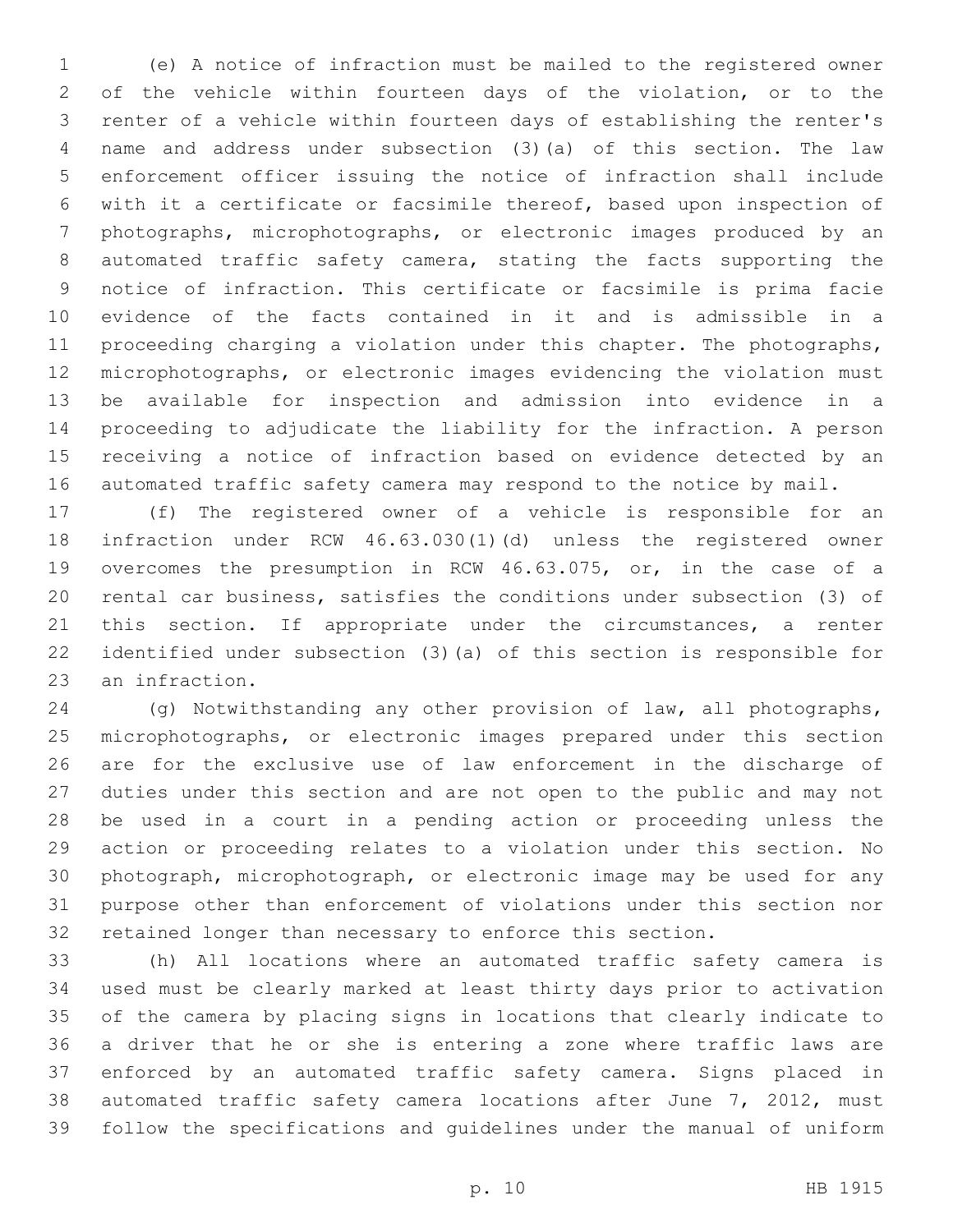traffic control devices for streets and highways as adopted by the department of transportation under chapter 47.36 RCW.

 (i) If a county or city has established an authorized automated traffic safety camera program under this section, the compensation paid to the manufacturer or vendor of the equipment used must be based only upon the value of the equipment and services provided or rendered in support of the system, and may not be based upon a portion of the fine or civil penalty imposed or the revenue generated 9 by the equipment.

 (2) Infractions detected through the use of automated traffic safety cameras are not part of the registered owner's driving record under RCW 46.52.101 and 46.52.120. Additionally, infractions generated by the use of automated traffic safety cameras under this section shall be processed in the same manner as parking infractions, including for the purposes of RCW 3.50.100, 35.20.220, 46.16A.120, and 46.20.270(2). The amount of the fine issued for an infraction generated through the use of an automated traffic safety camera shall not exceed the amount of a fine issued for other parking infractions within the jurisdiction. However, the amount of the fine issued for a traffic control signal violation detected through the use of an automated traffic safety camera shall not exceed the monetary penalty for a violation of RCW 46.61.050 as provided under RCW 46.63.110, 23 including all applicable statutory assessments.

 (3) If the registered owner of the vehicle is a rental car business, the law enforcement agency shall, before a notice of infraction being issued under this section, provide a written notice to the rental car business that a notice of infraction may be issued to the rental car business if the rental car business does not, within eighteen days of receiving the written notice, provide to the 30 issuing agency by return mail:

 (a) A statement under oath stating the name and known mailing address of the individual driving or renting the vehicle when the 33 infraction occurred; or

 (b) A statement under oath that the business is unable to determine who was driving or renting the vehicle at the time the infraction occurred because the vehicle was stolen at the time of the infraction. A statement provided under this subsection must be accompanied by a copy of a filed police report regarding the vehicle 39 theft; or